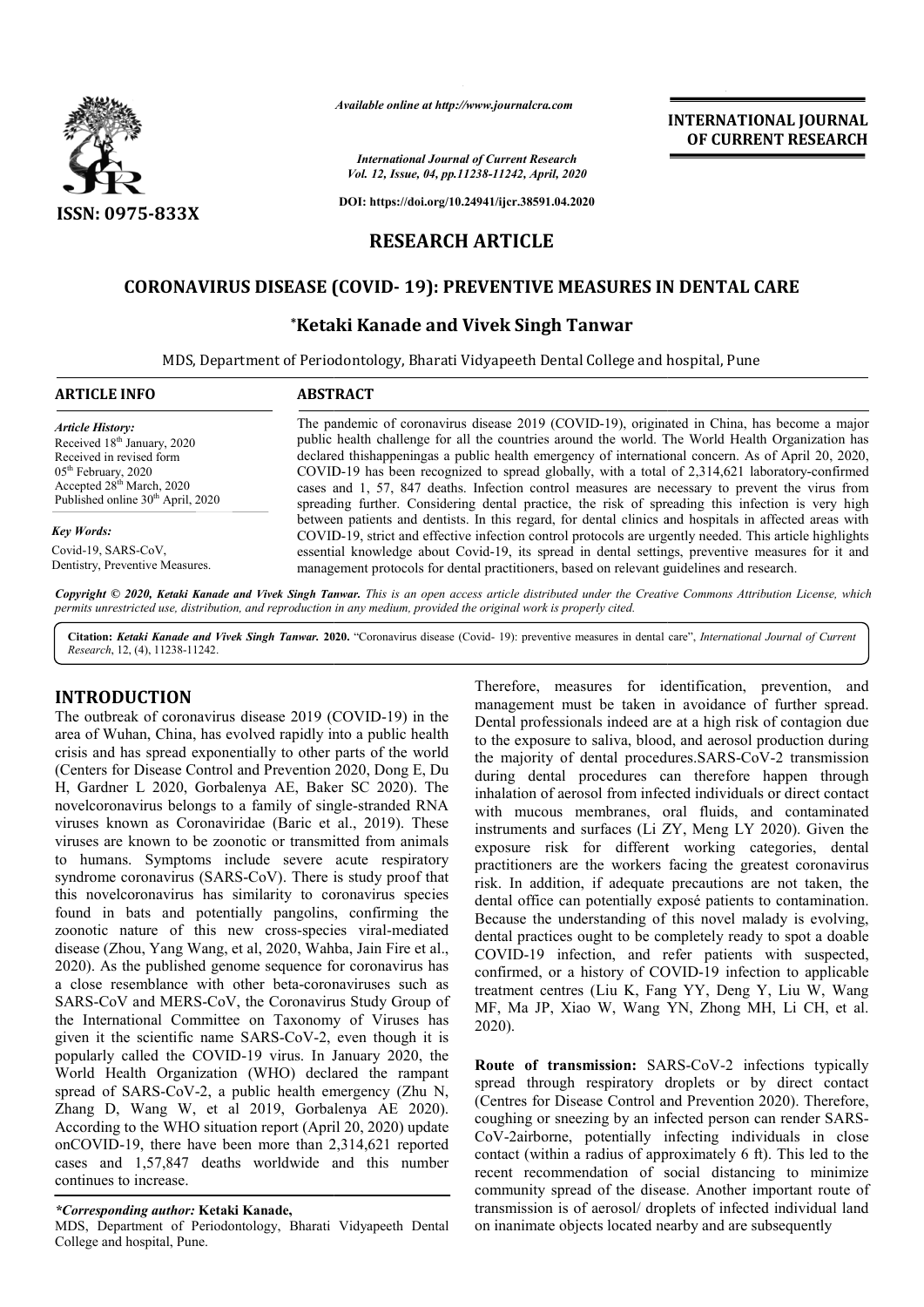

**Figure 1- Centres for Disease Control and Prevention recommendations for putting on and removing personal protective equipment for treating COVID-19 patients. From: https:// www.cdc.gov/hai/pdfs/ppe/ppe-sequence.pdf**



**Figure 2- Sequence of removing PPE properly according to CDC.**

touched by other individuals (Centres for Disease Control and Prevention). Thus, disinfection of objects and hand washing are essential for halting the spread of this disease. This recommendation is strengthened considering that people touch their face on an average of 23 times per hour, with 44% of these occurrences involving the mucous membranes of the mouth and/or nose (Kwok et al., 2015). In addition, studies have shown the presence of SARS-CoV-2 in both saliva and feces of the affected individual (Tsang OT, Yi et al., 2020, Zhang J, Wang S, Xue Y 2020).

It is known that SARS-CoV-2 can bind to humanangiotens inconverting enzyme 2 receptors, which are highly concentrated in salivary glands; this may be a possible explanation for the presence of SARS-CoV-2 in secretor saliva (Hoffmann M, Kleine-Weber H, Schroeder S, et al 2020, Sabino-Silva R, Jardim ACG, Siqueira WL 2020). Therefore, there is a potential for transmission of COVID-19 via aerosol, fomites, or the fecal-oral route that maycontribute to nosocomial spread in the dental office setting (Peng et al., 2020).

**Incubation Period:** The incubation period of COVID-19 has been estimated at 5 to 6 days(average), but there is evidence that it could be as long as 14 days, which is now the commonly adopted duration for medical observation and quarantine of (potentially)exposed persons (Backer et al. 2020).

**Symptoms:** Patients with COVID-19 usually present clinical symptoms of fever, dry cough, and myalgia. Also, less obvious symptoms such as nausea, diarrhea, hyposmia, anddysguesia have also been reported (Giacomelli A, Laura Pezzati L, Conti F, et al).To note, about 80% of these patients have mild symptoms resembling flulike symptoms and seasonal allergies, which might lead to an increased number of undiagnosed cases (Guan W, Ni Z, Hu Y, et al, 2019). These asymptomatic patients may act as "carriers" and also serve as reservoir for reemergence of infection. Although incubation period can range from 0 to14 days, transmission can occurbe fore any symptoms are apparent (Rothe C, Schunk M, Sothmann P, et al 2019). Severe forms of this disease have a predilection with individuals having pre-existing chronic illnesses such as any cardiovascular disease or immunosuppression. The higher-risk patient population manifests symptoms typical of pneumonia or acute respiratory distress syndrome (Guan et al., 2019).

**Diagnosis and Treatment:** The diagnosis of COVID-19 can be based on a combination of epidemiologic information (e.g., a history of travel to or residence in affected region 14 days prior to symptom onset), clinical symptoms, CT imaging findings, and laboratory tests (e.g., reverse transcriptase polymerase chain reaction [RT-PCR] testson respiratory tract specimens) in keeping with standards of either the World Health Organization (2020) or the National Health Commission of China (2020). It should be mentioned that a single negative RT-PCR test result from suspected patients does not exclude infection. Clinically, we should be alert of patients with an epidemiologic history, COVID-19–related symptoms, and/or positive CT imaging results. So far, there has been no evidence from randomized controlled trials to recommend any specific anti-nCoV treatment, so the management of COVID-19 has been largely supportive (WHO 2020a). Currently, the approach to COVID-19 is to control the source of infection; use infection prevention and control measures to lower the risk of transmission; and provide early diagnosis, isolation, and supportive care for affected patients (Wang D, Hu B, Hu C, Zhu F, Liu X, Zhang J, Wang B, Xiang H, Cheng Z, Xiong Y, et al. 2020). A series of clinical trials are being carried out to investigate interventions that are potentially more effective (e.g., lopinavir, remdesivir) (Del Rio C, Malani PN. 2020).

#### **Preventive measures given by Indian Dental Association (IDA) to minimize the chances of exposure to Covid-19 are**

 Post a sign at the entrance to the dental practice which instructs patients having symptoms of a respiratory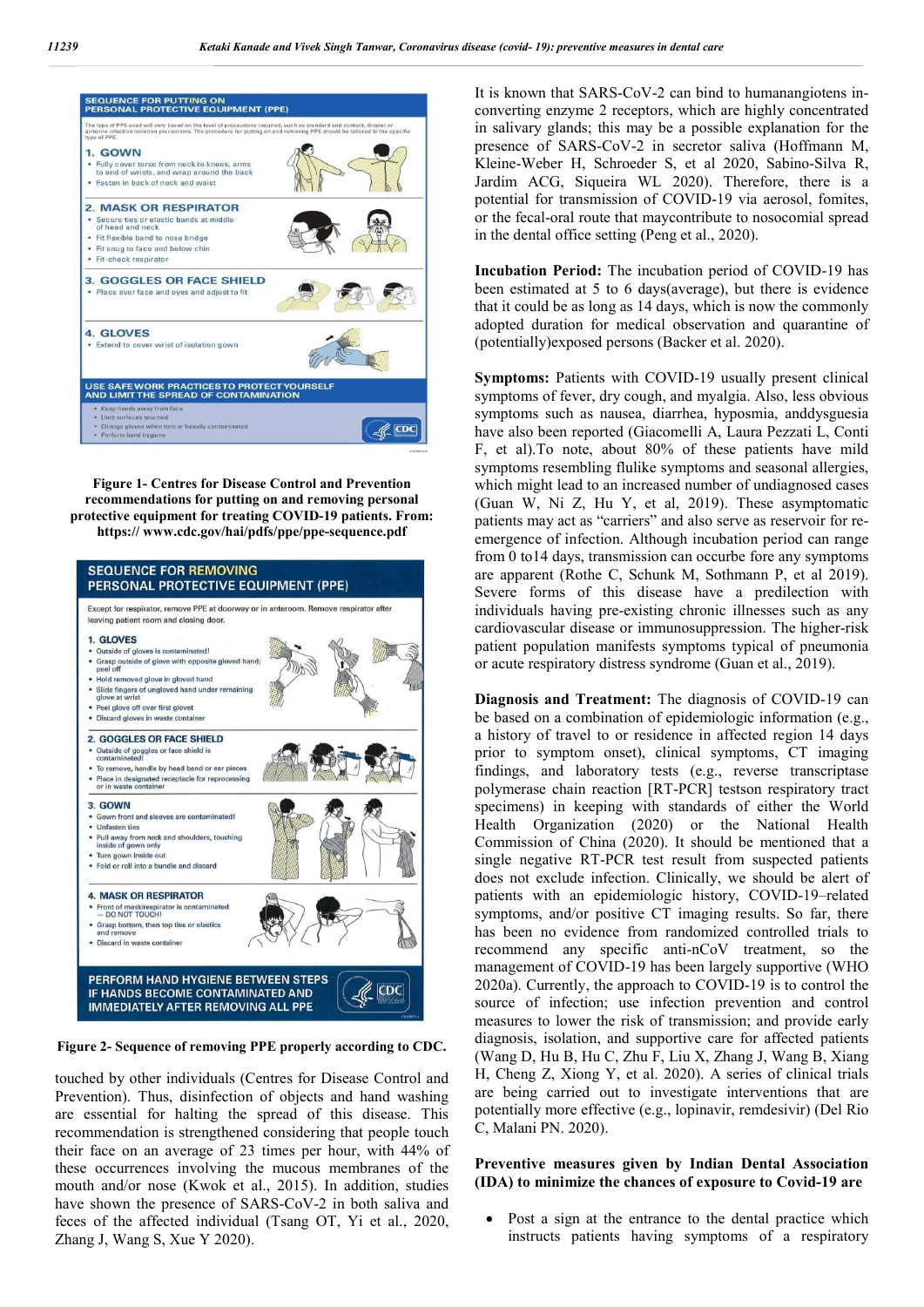infection (e.g., cough, sore throat, fever, sneezing, or shortness of breath) to reschedule their dental appointment and consult their physician.

- Reschedule appointments if your patients have travelled outside India in the last two weeks to an area affected by the coronavirus disease. This includes any other COVID19 affected country (China, Hong Kong, Iran, Italy, France, Spain, Germany, Japan, Singapore, South Korea, Taiwan, Thailand, Vietnam etc)
- Take a detailed travel and health history when confirming and scheduling patients. Non-emergent or cosmetic treatment to the above patients should be postponed and they should be reported to the health department immediately.
- Incorporate questions about new onset of respiratory symptoms into daily assessments of all patients.
- Take temperature readings as part of the routine assessment of patients before performing dental procedures.
- Take the contact details and address of all patients treated.
- Install physical barriers (e.g., glass or plastic windows) at reception areas to limit close contact with potentially infectious patients.
- Make sure the personal protective equipment being used is appropriate for the procedures being performed.
- Use a rubber dam when appropriate to decrease possible exposure to infectious agents.
- Use high-speed evacuation for dental procedures producing an aerosol.
- Autoclave hand-pieces after each patient.
- Have patients rinse with a 1% hydrogen peroxide solution before each appointment.
- Clean and disinfect public areas frequently, including door handles, chairs and bathrooms.

**Effective Infection Control Protocols:** Hand hygiene has been considered the most critical measure for reducing the risk of transmitting microorganism to patients (Larson EL, Early E, Cloonan P, Sugrue S, Parides M. 2000). SARS-CoV-2 can persist on surfaces for a few hours or up to several days, depending on the type of surface, the temperature, or the humidity of the environment (WHO 2020a). This reinforces the need for good hand hygiene and the importance of thorough disinfection of all surfaces within the dental clinic. The use of personal protective equipment, including masks, gloves, gowns, and goggles or faces hields, is recommended to protect skin and mucosa from infected blood or secretion. As respiratory droplets are the main route of SARS-CoV-2 transmission, particulate respirators (e.g., N-95 masks authenticated by the National Institute for Occupational Safety and Health or FFP2-standardmasks set by the European Union) are recommended for routine dental practice.

#### **According to American Dental Association, list of recommendations for dentists:**

Dentists should follow standard, contact, and airborne precautions including the appropriate use of personal protective equipment and hand hygiene practices. Due to the uncertainty of this outbreak, there is shortage of personal protective equipment. Therefore, it is advisable to use them judiciously and follow the Centres for Disease Control and Prevention guidelines for N95 respirator use and reuse. (Fig 1, 2). (Centres for Disease Control and Prevention)

- Preprocedural mouth rinse: Previous studies have shown that SARS-CoV and MERS-CoV were highly susceptible to povidone mouth rinse ((Eggers M, Koburger-Janssen T, Eickmann M, Zorn J 2018). Therefore, preprocedural mouth rinse with 0.2% povidone-iodine might reduce the load of viruses in saliva. Another alternative would be to use 0.5-1% hydrogen peroxide mouth rinse, as it has non specific virucidal activity against coronaviruses (Kariwa H, Fujii N, Takashima 2004, Kampf G, Todt D, Pfaender S, Steinmann E 2020). Use of disposable (single-use) devices such as mouth mirror, syringes, and blood pressure cuff to prevent cross contamination is encouraged.
- Radiographs: extra oral imaging such as panoramic radiography or cone-beam computed tomographic imaging should be used to avoid gag or cough reflex that may occur with intraoral imaging. When intraoral imaging is mandated, sensors should be double barriered toprevent perforation and cross contamination (Hokett SD, Honey JR, Ruiz F, et al 2000).
- Dentists should use a rubber dam to minimize splatter generation (of course, this is the standard of care for nonsurgical endodontic treatment). It may be advantageous to place the rubber dam sothat it covers the nose.
- Dentists should minimize the use of ultrasonic instruments, high-speed hand pieces, and 3-way syringes to reduce the risk of generating contaminated aerosols. In this time of public health crisis, endodontic practices can dilute the sodium hypochlorite irrigant solution to 1% concentration, to extend the supplies without compromising on treatment outcome (Verma N, Sang wan P, Tewari S, Duhan J 2019).
- Negative-pressure treatment rooms/airborne infection isolation rooms (AIIRs): it is worth noting that patients with suspected or confirmed COVID-19 infection should not be treated in a routine dental practice setting. Instead, this subset of patients should only be treated in negativepressure rooms or AIIRs. Therefore, anticipatory knowledge of health care centres with provision for AIIRs would help dentists to provide emergent dental care if the need arises (Centres for Disease Control and Prevention).
- SARS CoV-2 can remain viable in aerosol and survive up to 3 days on inanimate surfaces at room temperature, with a greater preference for humid conditions (van Doremalen N, Bushmaker T, Morris DH, et al 2020). Therefore, clinic staff should make sure to disinfect inanimate surfaces using chemicals recently approved forCOVID-19 and maintain a dry environment to curb the spread ofSARS-CoV-2(EPA's registered antimicrobial products for use against novel coronavirus SARS-CoV-2,the cause of COVID-19).

## **DISCUSSION**

This fast spread of SARS-CoV-2worldwide will increase the likelihood that dental health care professionals will treat this subset of the patient population. Universal precautions are crucial to minimize the spread of this virus and its associated disease. As of  $1<sup>st</sup>$  April 2020, the new interim recommendation from the American Dental Association is that dentists keep their offices closed to all except urgent and emergency procedures until April 30 at the earliest. It is advisable to assess the emergencies on a case-by-case basis and use clinical judgement to aid in decision-making (ADA recommending dentists postpone elective procedures,  $1<sup>st</sup>$  may 2020). Consultant dentists are in a unique situation as they may be called upon for the assessment and management of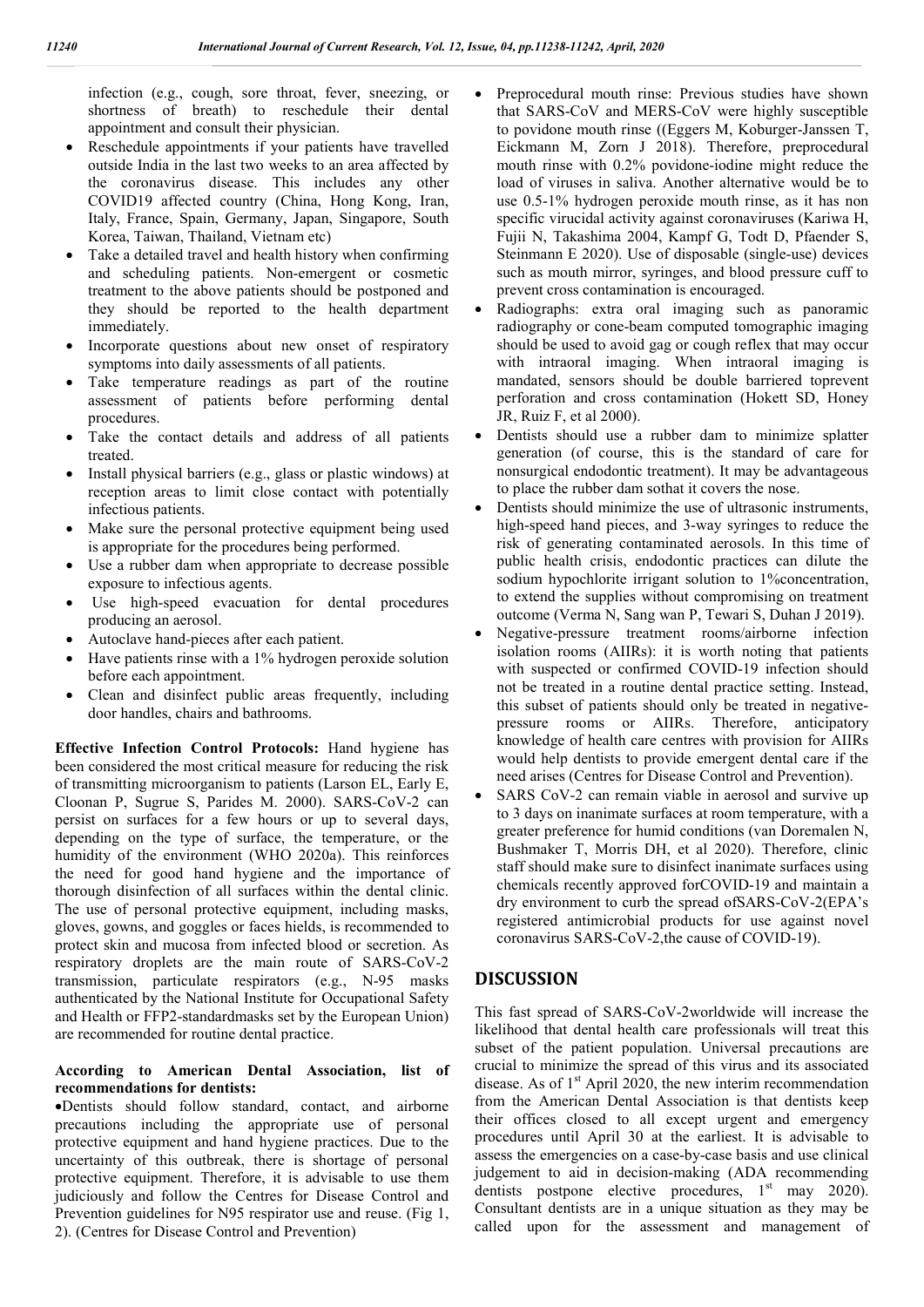odontogenic pain, swelling, and dental alveolar trauma in suspected or known COVID-19 patients. It is worth noting that case presentations can be dynamic, and there is a good chance that dental practices might treat some of the patients with asymptomatic COVID-19 infections since the incubation period can range from 0 to 14 days and most patients only develop mild symptoms (Guan W, Ni Z, Hu Y, et al 2019,Rothe C, Schunk M, Sothmann P, et al 2020). Thus, every patient should be considered as potentially infected by this virus, and all dental practices need to review their infection control policies, engineering controls, and supplies. Health care providers must keep themselves up-to-date about this evolving disease and provide adequate training to their staff to promote many levels of screening and preventive measures, allowing dental care to be provided while mitigating the spread of this novel infection. In conclusion, health care professionals have the duty to protect the public and maintain high standards of care and infection control. This new emergingSARS-CoV-2 threat could become a less pathogenic and more common infection in the worldwide population. Indeed, it is predicted to persist in our population as a less virulent infection with milder symptoms, if it follows the same evolutionary pattern of the other coronavirus infections (ie, SARS-CoV and MERS-CoV). Thus, it is important to make informed clinical decisions and educate the public to prevent panic while promoting the health and well-being of our patients during these challenging times. The prudent practitioner will use this review as a starting point and continue to update themselves with useful online information as this outbreak continues.

### **REFERENCES**

- Available at: https://www. epa.gov/pesticide-registration/list-ndisinfectants-use-against-sarscov-2. Accessed April 30, 2020. ADA recommending dentists postpone elective procedures. Assessed on 1<sup>st</sup> May 2020.
- Backer JA, Klinkenberg D, Wallinga J. 2020. Incubation period of 2019 novel coronavirus (2019-nCoV) infections among travellers from Wuhan, China, 20–28 January 2020. Euro Surveill. 25(5). doi:10.2807/1560- 7917.ES.2020.2825.2805.2000062.
- Centers for Disease Control and Prevention. Infection control: severe acute respiratory syndrome coronavirus 2 (SARS-CoV-2). Available at: https://www.cdc.gov/ coronavirus/2019-ncov/infection-control/controlrecommendations.html. Accessed 9 March, 2020.
- Centers for Disease Control and Prevention. Transmission of coronavirus disease 2019 (COVID-19). Available at: https://www.cdc.gov/coronavirus/2019-
- ncov/about/transmission.html. Accessed 18 March, 2020.
- Del Rio C, Malani PN. 2020. 2019 novel coronavirusimportant information for clinicians. JAMA [epub ahead of print 5 Feb 2020] in press. doi:10.1001/jama.2020.1490.
- Dong E, Du H, Gardner L. An interactive web-based dashboard to track COVID-19 in real time. Lancet Infect Dis 2020. https://doi.org/10.1016/S1473-3099(20)30120-1.
- Eggers M, Koburger-Janssen T, Eickmann M, Zorn J. In vitro bactericidal and virucidal efficacy of povidone-iodine gargle/mouthwash against respiratory and oral tract pathogens. Infect Dis Ther 2018;7:249–59.
- Giacomelli A, Laura Pezzati L, Conti F, et al. Self-reported olfactory and taste disorders in SARSCoV- 2 patients: a cross-sectional study, Clinical Infectious Diseases, ciaa330, https://doi.org/10.1093/cid/ciaa330.
- Gorbalenya AE, Baker SC, Baric RS, et al. The species Severe acute respiratory syndromerelated coronavirus: classifying 2019-nCoV and naming it SARS-CoV-2. Nat Microbiol 2020. https://doi.org/10.1038/s41564-020-0695-z.
- Gorbalenya AE. Severe acute respiratory syndrome-related coronavirus – the species and its
- Guan W, Ni Z, Hu Y, et al. Clinical characteristics of 2019 novel coronavirus infection in China.medRxiv. Available at: https://www.medrxiv.org/ content/10.1101/ 2020. 02.06.20020974v1. Accessed March 11, 2020.
- Hoffmann M, Kleine-Weber H, Schroeder S, et al. SARS-CoV-2 cell entry depends on ACE2 and TMPRSS2 and is blocked by a clinically proven protease inhibitor. Cell 2020. https://doi.org/10.1016/j.cell.2020.02.052.
- Hokett SD, Honey JR, Ruiz F, et al. Assessing the effectiveness of direct digital radiography barrier sheaths and finger cots. J Am Dent Assoc 2000;131:463–7.
- Hypochlorite on Outcome of Primary Root Canal Treatment: A Randomized Controlled Trial. J Endod 2019;45:357–63. https://doi.org/10.1016/j.joen.2019.01.003.
- Indian Dental Association's Preventive Guidelines for Dental Professionals on the Coronavirus Threat. 2020
- Kampf G, Todt D, Pfaender S, Steinmann E. Persistence of coronaviruses on inanimate surfaces and its inactivation with biocidal agents. J Hosp Infect 2020;104:246–51.
- Kariwa H, Fujii N, Takashima I. Inactivation of SARS coronavirus by means of povidone-iodine, physical conditions, and chemical reagents. Jpn J Vet Res 2004;52:105–12.
- Kwok YL, Gralton J, McLaws ML. Face touching: a frequent habit that has implications for hand hygiene. Am J Infect Control 2015;43:112–4.
- Larson EL, Early E, Cloonan P, Sugrue S, Parides M. 2000. An organizational climate intervention associated with increased handwashing and decreased nosocomial infections. Behav Med. 26(1):14–22.
- Li ZY, Meng LY. 2020. Prevention and control of new coronavirus infection in department of stomatology. Zhonghua Kou Qiang Yi Xue Za Zhi. 55(0):E001. Article in Chinese.
- List N: EPA's registered antimicrobial products for use against novel coronavirus SARS-CoV-2, the cause of COVID-19. Washington, DC: United States Environmental Protection Agency.
- Liu K, Fang YY, Deng Y, Liu W, Wang MF, Ma JP, Xiao W, Wang YN, Zhong MH, Li CH, et al. 2020. Clinical characteristics of novel coronavirus cases in tertiary hospitals in Hubei province. Chin Med J (Engl) [epub ahead of print 7 Feb 2020]. doi:10.1097/ CM9.0000000000000744
- Peng X, Xu X, Li Y, et al. Transmission routes of 2019-nCoV and controls in dental practice. Int JOral Sci 2020;12:9.
- potential salivary diagnosis. Clin Oral Investig 2020. https://doi.org/10.1007/s00784-020-03248-x.
- Rothe C, Schunk M, Sothmann P, et al. Transmission of 2019 nCoV infection from an asymptomatic contact in Germany. N Engl J Med 2020;382:970–1.
- Sabino-Silva R, Jardim ACG, Siqueira WL. Coronavirus COVID-19 impacts to dentistry and
- To KK, Tsang OT, Yip CC, et al. Consistent detection of 2019 novel coronavirus in saliva. ClinInfect Dis 2020. https://doi.org/10.1093/cid/ciaa149.
- van Doremalen N, Bushmaker T, Morris DH, et al. Aerosol and surface stability of HCoV-19 (SARS-CoV-2)